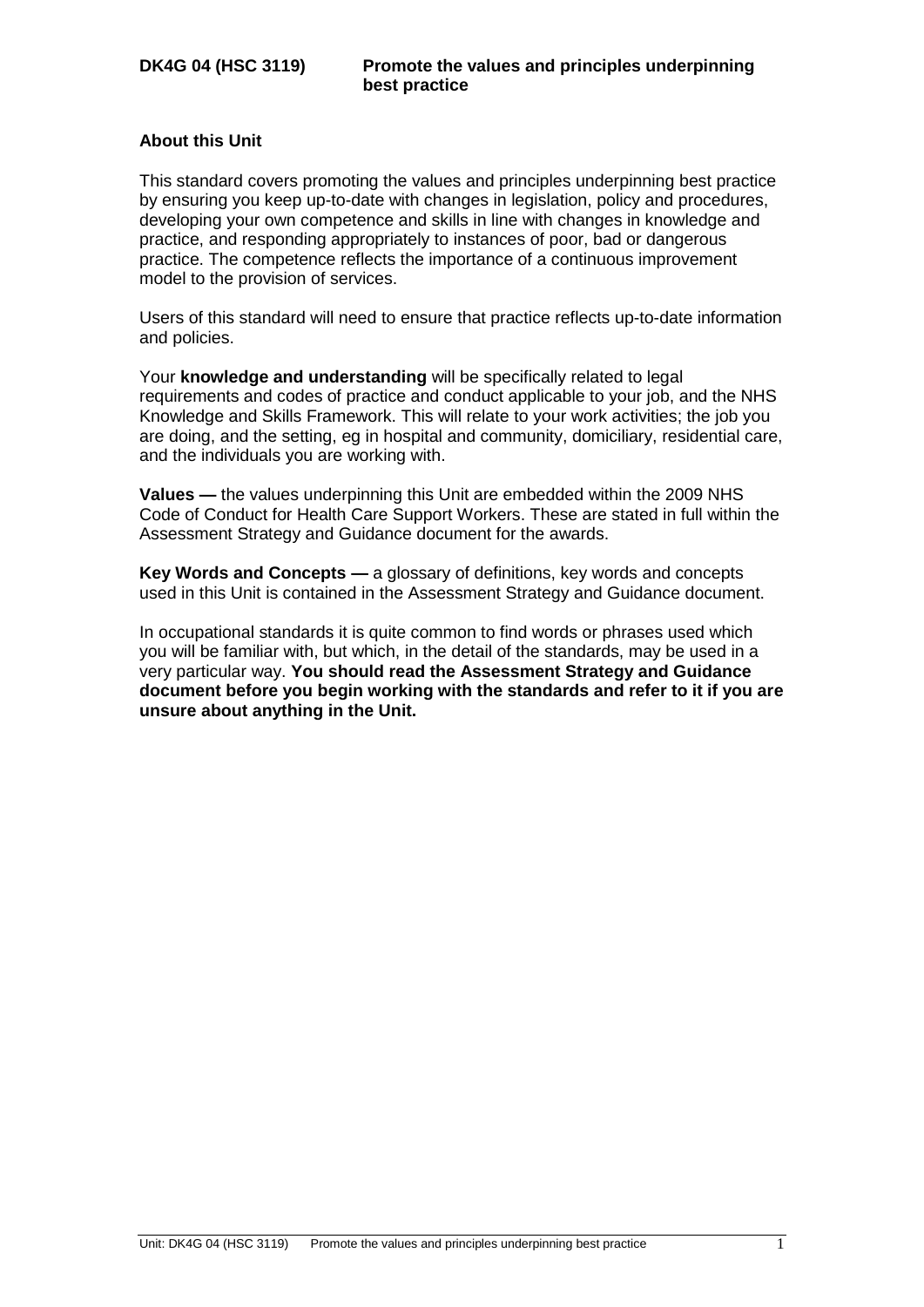## **Specific Evidence Requirements for the Unit**

## **It is essential that you adhere to the Evidence Requirements for this Unit**

| SPECIFIC EVIDENCE REQUIREMENTS FOR THIS UNIT |                                                                                                                                                                                                                                                                                                                                                                                                                                                                                                                                                                                                                                                                |  |  |  |
|----------------------------------------------|----------------------------------------------------------------------------------------------------------------------------------------------------------------------------------------------------------------------------------------------------------------------------------------------------------------------------------------------------------------------------------------------------------------------------------------------------------------------------------------------------------------------------------------------------------------------------------------------------------------------------------------------------------------|--|--|--|
|                                              | <b>Simulation:</b>                                                                                                                                                                                                                                                                                                                                                                                                                                                                                                                                                                                                                                             |  |  |  |
| ٠                                            | Simulation is <b>NOT</b> permitted for any part of this Unit.                                                                                                                                                                                                                                                                                                                                                                                                                                                                                                                                                                                                  |  |  |  |
|                                              | The following forms of evidence ARE mandatory:                                                                                                                                                                                                                                                                                                                                                                                                                                                                                                                                                                                                                 |  |  |  |
| ٠<br>٠                                       | Direct Observation: Your assessor or expert witness must observe you in real work<br>activities. Their confirmation of your practice will provide evidence for a significant<br>amount of the performance criteria in this Unit. For example, your assessor may<br>observe you developing and implementing strategies to deal with conflicts and or<br>tensions.<br>Professional discussion: Describes your actions in a particular situation and reflect<br>on the reason(s) why you practice that way. For example, your assessor may ask you<br>to explain, with examples from practice, how you would provide constructive challenges<br>to poor practice. |  |  |  |
|                                              | Competence of performance and knowledge could also be demonstrated using a<br>variety of evidence from the following:                                                                                                                                                                                                                                                                                                                                                                                                                                                                                                                                          |  |  |  |
| ٠<br>٠                                       | Reflective Account: These are written pieces of work which allow you to reflect on the<br>course of action you took in a specific situation to identify any learning from the piece of<br>work and to describe what you might do differently in the light of your new knowledge.<br>Questioning/professional discussion: May be used to provide evidence of                                                                                                                                                                                                                                                                                                    |  |  |  |
|                                              | knowledge, legislation, policies and procedures which cannot be fully evidenced<br>through direct observation or reflective accounts. In addition your assessor/mentor or<br>expert witness may also ask questions to clarify aspects of your practice.                                                                                                                                                                                                                                                                                                                                                                                                        |  |  |  |
| ٠                                            | <b>Expert Witness:</b> A designated expert witness, eg a senior member of staff, may<br>provide a direct observation of your practice, or record a professional discussion they<br>have held with you on a specific piece of practice.                                                                                                                                                                                                                                                                                                                                                                                                                         |  |  |  |
| ٠                                            | Witness Testimony: Can be a confirmation or authentication of the activities described<br>in your evidence which your assessor or mentor has not seen.                                                                                                                                                                                                                                                                                                                                                                                                                                                                                                         |  |  |  |
| ٠                                            | <b>Products:</b> These can be any record that you would normally use within your normal<br>role, eg you should not put confidential records in your portfolio; they can remain where<br>they are normally stored and be checked by your assessor and internal verifier.                                                                                                                                                                                                                                                                                                                                                                                        |  |  |  |
| ٠                                            | Prior Learning: You may be able to use recorded prior learning from a course of<br>training you have attended within the last two years. Discussion on the relevance of<br>this should form part of your assessment plan for each Unit.                                                                                                                                                                                                                                                                                                                                                                                                                        |  |  |  |
| ٠                                            | Simulation: There may be times when you have to demonstrate you are competent in<br>a situation that does not arise naturally through your work role, eg dealing with violent<br>or abusive behaviour. The Evidence Requirements in each Unit provide specific<br>guidance regarding the use of simulation.                                                                                                                                                                                                                                                                                                                                                    |  |  |  |
|                                              | <b>GENERAL GUIDANCE</b>                                                                                                                                                                                                                                                                                                                                                                                                                                                                                                                                                                                                                                        |  |  |  |
|                                              | Prior to commencing this Unit you should agree and complete an assessment plan with<br>your assessor which details the assessment methods you will be using, and the tasks<br>you will be undertaking to demonstrate your competence.                                                                                                                                                                                                                                                                                                                                                                                                                          |  |  |  |
|                                              | Evidence must be provided for ALL of the performance criteria, ALL of the knowledge.                                                                                                                                                                                                                                                                                                                                                                                                                                                                                                                                                                           |  |  |  |

- The evidence must reflect the policies and procedures of your workplace and be linked  $\bullet$ to current legislation, values and the principles of best practice within the Health Care sector. This will include the National Service Standards for your areas of work.
- All evidence must relate to your own work practice. $\blacklozenge$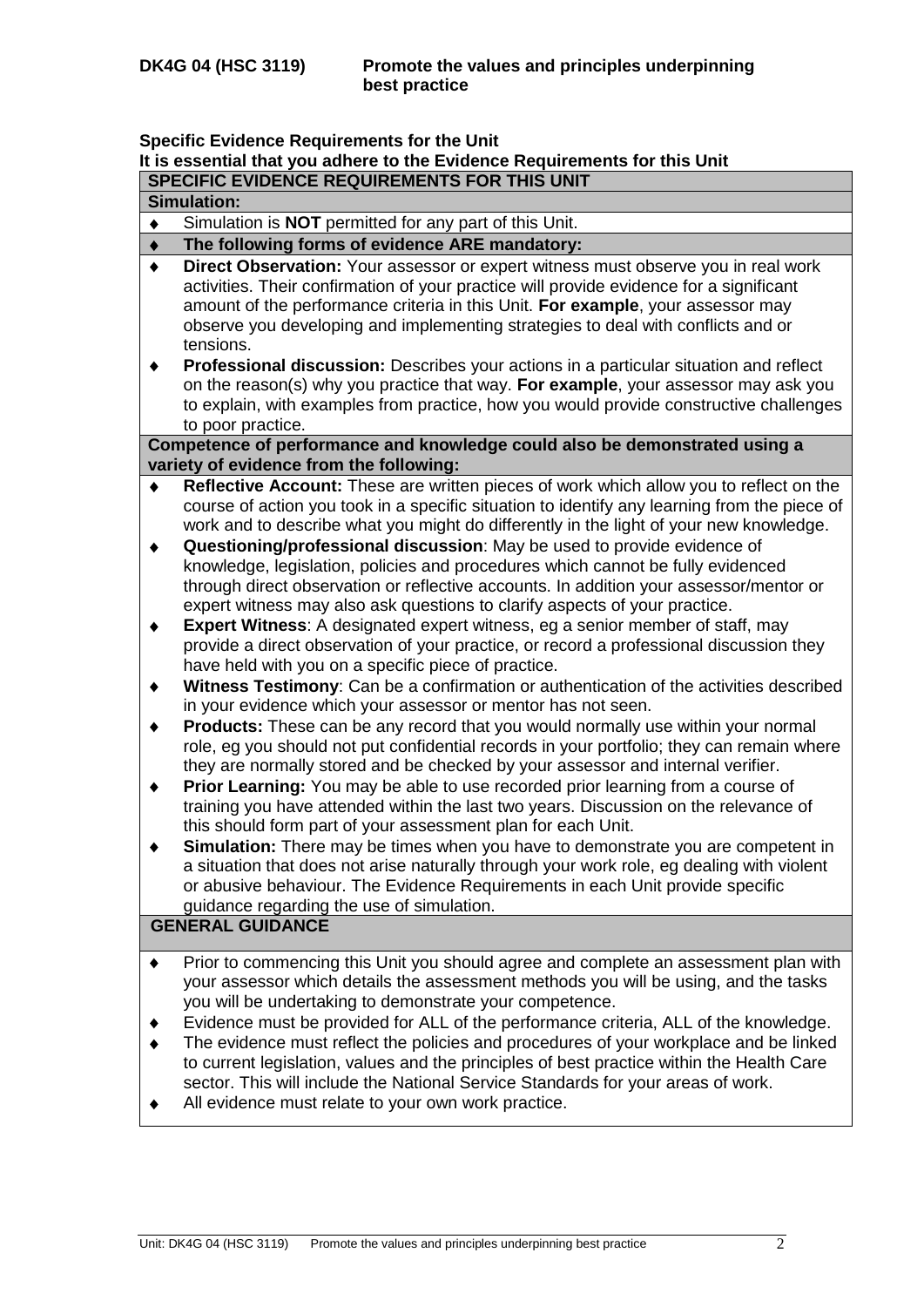$\mathbf{r}$ 

## **KNOWLEDGE SPECIFICATION FOR THIS UNIT**

Competent practice is a combination of the application of skills and knowledge informed by values and ethics. This specification details the knowledge and understanding required to carry out competent practice in the performance described in this Unit.

When using this specification **it is important to read the knowledge requirements in relation to expectations and requirements of your job role**.

**You need to provide evidence for ALL knowledge points listed below. There are a variety of ways this can be achieved so it is essential that you read the 'knowledge evidence' section of the Assessment Guidance.**

|                                                | You need to show that you know, understand and can apply in<br>practice:                                                                                                                                                                                                                                                           | <b>Enter</b><br><b>Evidence</b><br><b>Numbers</b> |  |  |  |  |
|------------------------------------------------|------------------------------------------------------------------------------------------------------------------------------------------------------------------------------------------------------------------------------------------------------------------------------------------------------------------------------------|---------------------------------------------------|--|--|--|--|
|                                                | The context of health practice                                                                                                                                                                                                                                                                                                     |                                                   |  |  |  |  |
| 1                                              | A working knowledge of UK, country, EU legislation, statutory<br>codes, standards, frameworks and guidance relevant to<br>promoting best practice, including multi-disciplinary and multi-<br>organisational practice, data protection and confidentiality of<br>information as relevant to your own area of practice.             |                                                   |  |  |  |  |
| $\overline{2}$                                 | A working knowledge of the range and role of regulatory and<br>standard setting bodies.                                                                                                                                                                                                                                            |                                                   |  |  |  |  |
| 3                                              | A working knowledge of current and emerging key practice<br>and service issues and policies.                                                                                                                                                                                                                                       |                                                   |  |  |  |  |
| 4                                              | A working knowledge of how to access valid, reliable and up-<br>to-date information about current and emerging legislation and<br>the values and principles underpinning best practice.                                                                                                                                            |                                                   |  |  |  |  |
| 5                                              | A working knowledge of how to monitor, analyse and assess<br>the implication of, and changes in, legislation and the<br>regulatory environment and interpret and apply them to your<br>own and others' working practices.                                                                                                          |                                                   |  |  |  |  |
| 6                                              | A working knowledge of the impact of discrimination,<br>disadvantage and social exclusion and how to recognise and<br>respond to these in your own and others' practice.                                                                                                                                                           |                                                   |  |  |  |  |
| $\overline{7}$                                 | A working knowledge of the importance of respecting and<br>promoting:<br>each person as an individual<br>(a)<br>independence and quality of life for individuals, with due<br>(b)<br>regard to the safety of the individual, self and others<br>the dignity and privacy of individuals, families, groups and<br>(c)<br>communities |                                                   |  |  |  |  |
| 8                                              | A working knowledge of the importance of recognising, valuing<br>and respecting the diversity, expertise and experience of<br>individuals, families, groups and communities.                                                                                                                                                       |                                                   |  |  |  |  |
| The nature of your practice and that of others |                                                                                                                                                                                                                                                                                                                                    |                                                   |  |  |  |  |
| 9                                              | A working knowledge of how to recognise and challenge<br>discrimination, racism, disadvantage and other forms of<br>inequality and injustice and the vulnerability of people.                                                                                                                                                      |                                                   |  |  |  |  |
| 10 <sup>°</sup>                                | A working knowledge of how to monitor your own and others'<br>practice for indications of poor practice and what these<br>indications would be in your area of work.                                                                                                                                                               |                                                   |  |  |  |  |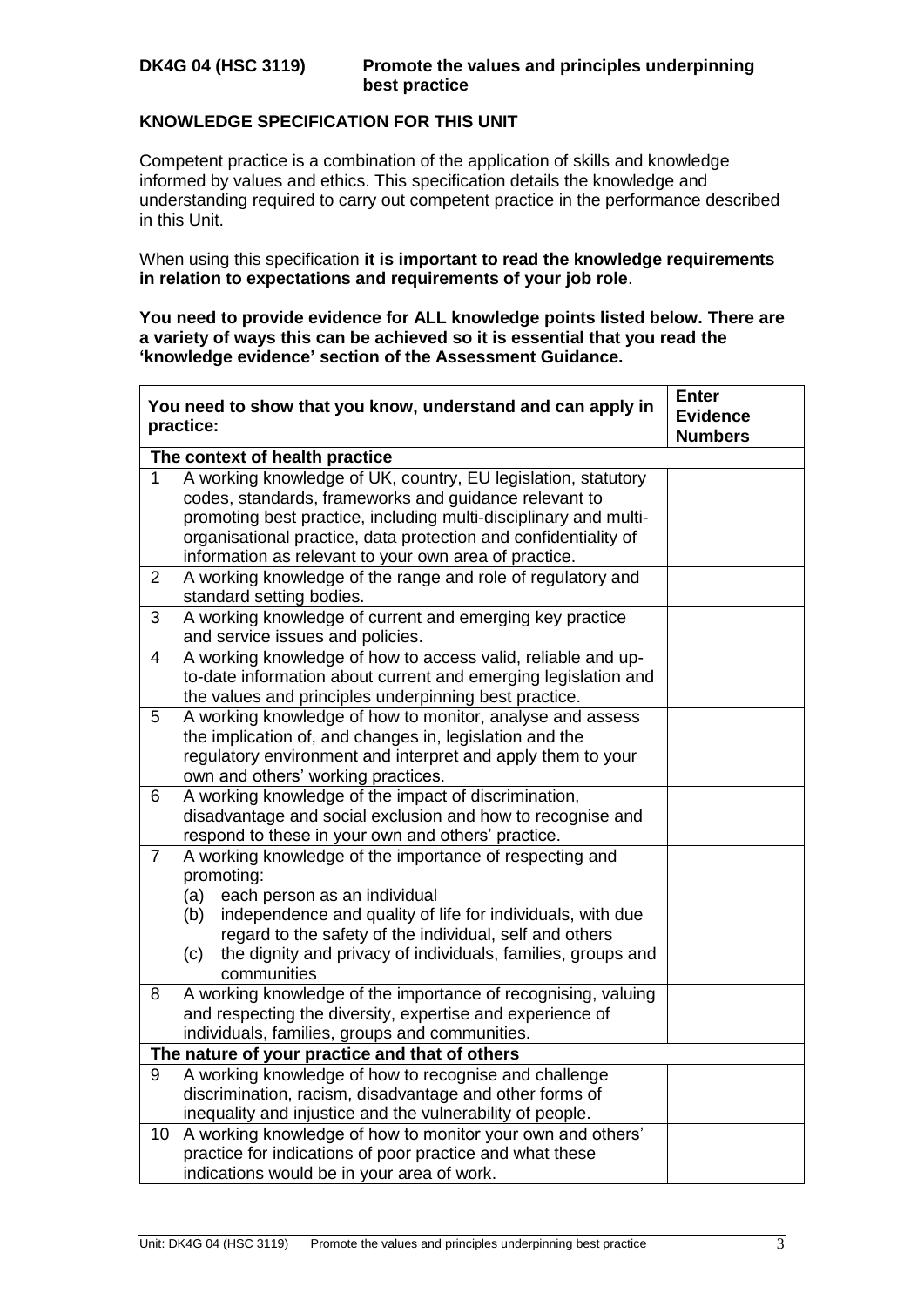|                 | You need to show that you know, understand and can apply in<br>practice:                                                                                                                                                                             | <b>Enter</b><br><b>Evidence</b><br><b>Numbers</b> |
|-----------------|------------------------------------------------------------------------------------------------------------------------------------------------------------------------------------------------------------------------------------------------------|---------------------------------------------------|
|                 | The nature of your practice and that of others (cont)                                                                                                                                                                                                |                                                   |
| 11              | A working knowledge of the importance of self awareness<br>when monitoring your own practice and the extent to which<br>you recognise and work within personal, professional and<br>organisational values and principles.                            |                                                   |
| 12 <sub>2</sub> | A working knowledge of the range and use of different<br>protocols and codes of practice which can be used both to<br>support people as they work and also control the activities<br>which they undertake.                                           |                                                   |
| 13              | A working knowledge of the ways in which professional<br>boundaries and relationships between service providers and<br>service users can become eroded, related risks, and the ways<br>in which individuals may seek to manipulate the relationship. |                                                   |
| 14              | A working knowledge of your organisation's and professional<br>association's procedures for promoting good practice and<br>responding to poor, bad and dangerous practice.                                                                           |                                                   |
| 15 <sub>1</sub> | A working knowledge of how to provide constructive<br>challenges to poor practice which focus on the work and not<br>on the person who did it.                                                                                                       |                                                   |
| 16              | A working knowledge of effective ways of challenging and<br>developing others in relation to values and attitudes.                                                                                                                                   |                                                   |
| 17              | A working knowledge of the networks and support systems<br>which are available, the nature of the support they may give<br>and how to access them.                                                                                                   |                                                   |
| 18              | A working knowledge of the support which others may give to<br>individuals to assist them in reflecting on and developing their<br>practice.                                                                                                         |                                                   |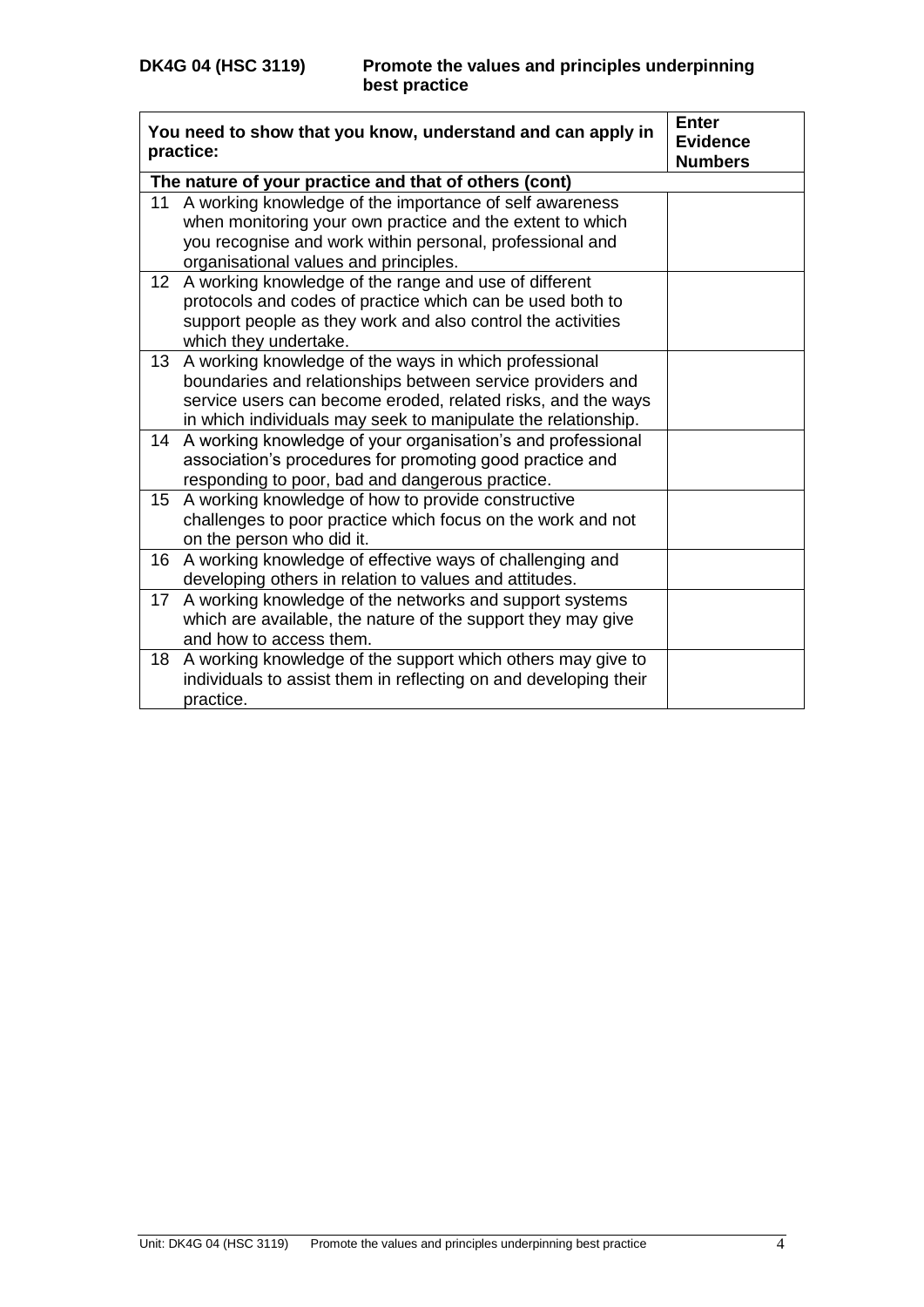| <b>Performance Criteria</b> |                                                                             |           |           |           |   |   |           |           |
|-----------------------------|-----------------------------------------------------------------------------|-----------|-----------|-----------|---|---|-----------|-----------|
|                             |                                                                             | <b>DO</b> | <b>RA</b> | <b>EW</b> | Q | P | <b>WT</b> | <b>PD</b> |
| 1                           | Identify relevant sources of<br>information about the values, policy        |           |           |           |   |   |           |           |
|                             | and procedural frameworks                                                   |           |           |           |   |   |           |           |
|                             | underpinning best practice in your own                                      |           |           |           |   |   |           |           |
|                             | and related areas of work.                                                  |           |           |           |   |   |           |           |
| $\overline{2}$              | Establish procedures and prioritise time                                    |           |           |           |   |   |           |           |
|                             | and commitments to ensure you have<br>sufficient time to access and review: |           |           |           |   |   |           |           |
|                             | relevant literature<br>(a)                                                  |           |           |           |   |   |           |           |
|                             | guidance on values, policy<br>(b)                                           |           |           |           |   |   |           |           |
|                             | implementation and procedural                                               |           |           |           |   |   |           |           |
|                             | requirements                                                                |           |           |           |   |   |           |           |
| 3                           | Continually update your own                                                 |           |           |           |   |   |           |           |
|                             | knowledge and understanding of:                                             |           |           |           |   |   |           |           |
|                             | the values underpinning best<br>(a)                                         |           |           |           |   |   |           |           |
|                             | practice<br>legislation relevant to your own<br>(b)                         |           |           |           |   |   |           |           |
|                             | area of work                                                                |           |           |           |   |   |           |           |
|                             | national, local and organisational<br>(c)                                   |           |           |           |   |   |           |           |
|                             | policy and procedures relevant to                                           |           |           |           |   |   |           |           |
|                             | vour work                                                                   |           |           |           |   |   |           |           |
| 4                           | Integrate the values and principles of                                      |           |           |           |   |   |           |           |
|                             | best practice within your own work.                                         |           |           |           |   |   |           |           |
| 5                           | Identify and work with conflicts and<br>tensions between stated values and  |           |           |           |   |   |           |           |
|                             | principles.                                                                 |           |           |           |   |   |           |           |
| 6                           | Ensure that, in team working, others                                        |           |           |           |   |   |           |           |
|                             | are aware of the specific values and                                        |           |           |           |   |   |           |           |
|                             | principles of best practice.                                                |           |           |           |   |   |           |           |
| $\overline{7}$              | Evaluate your own values and                                                |           |           |           |   |   |           |           |
|                             | principles and identify any conflicts                                       |           |           |           |   |   |           |           |
|                             | and tensions that might arise generally                                     |           |           |           |   |   |           |           |
|                             | and when dealing with specific                                              |           |           |           |   |   |           |           |
| 8                           | situations.<br>Develop and implement strategies to                          |           |           |           |   |   |           |           |
|                             | deal with any conflicts or tensions.                                        |           |           |           |   |   |           |           |
| 9                           | Seek help and advice on values and                                          |           |           |           |   |   |           |           |
|                             | principles that you are unable to                                           |           |           |           |   |   |           |           |
|                             | integrate into your practice generally                                      |           |           |           |   |   |           |           |
|                             | and when involved with specific cases.                                      |           |           |           |   |   |           |           |
| 10 <sup>°</sup>             | Ensure that professional values and                                         |           |           |           |   |   |           |           |
|                             | principles are used:                                                        |           |           |           |   |   |           |           |
|                             | in your practice, especially in<br>(a)                                      |           |           |           |   |   |           |           |
|                             | relation to anti-discriminatory and<br>inclusive practice                   |           |           |           |   |   |           |           |
|                             | when working with colleagues on<br>(b)                                      |           |           |           |   |   |           |           |
|                             | an individual or group basis                                                |           |           |           |   |   |           |           |

*DO = Direct Observation RA = Reflective Account Q = Questions*

*EW = Expert Witness P = Product (Work) WT = Witness Testimony*

*PD* = *Professional Discussion*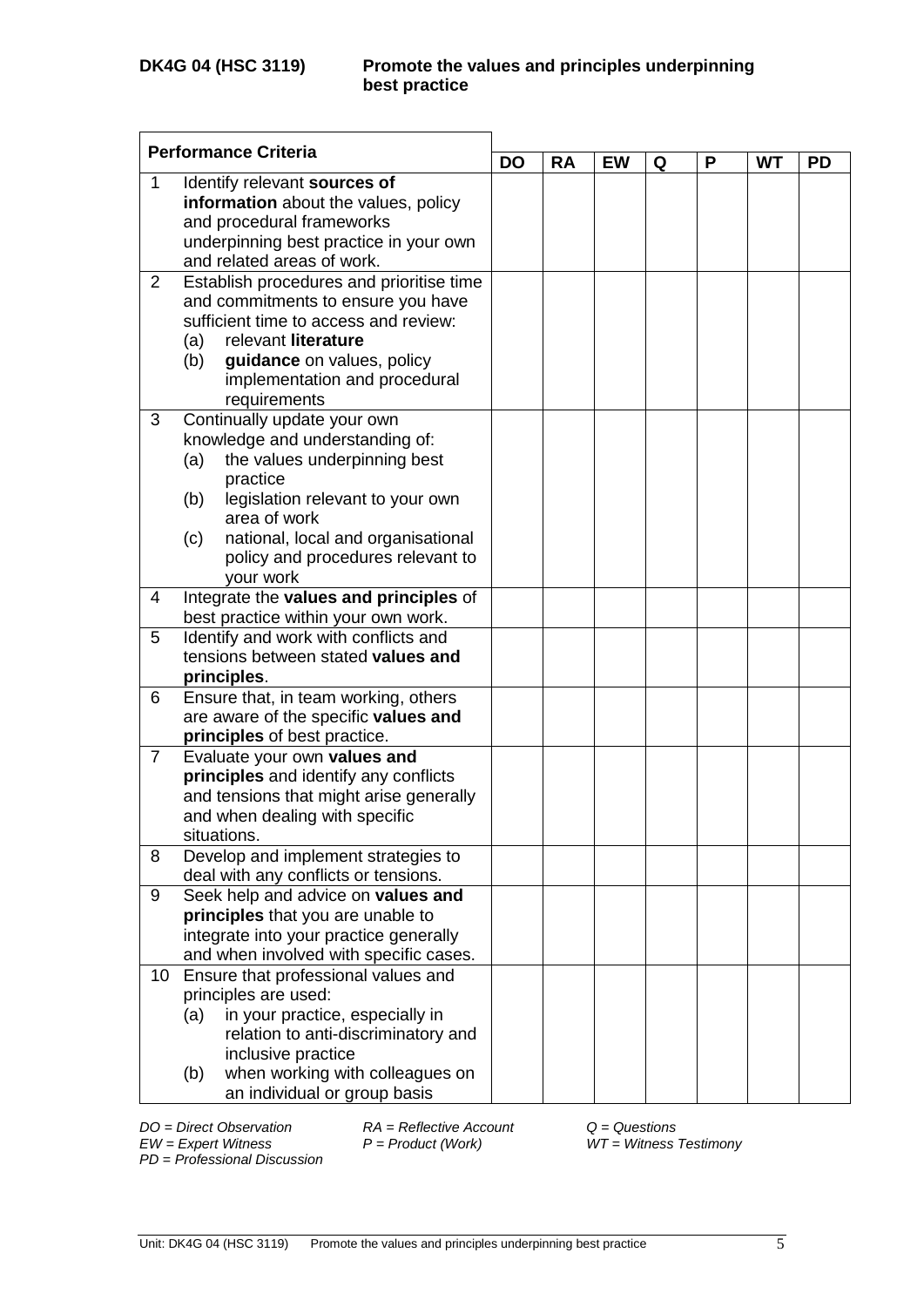|                 | <b>Performance Criteria</b>              |           |           |    |   |   |    |           |
|-----------------|------------------------------------------|-----------|-----------|----|---|---|----|-----------|
|                 |                                          | <b>DO</b> | <b>RA</b> | EW | Q | P | WT | <b>PD</b> |
| 11              | Continually monitor your own practice    |           |           |    |   |   |    |           |
|                 | and that of others with whom you work    |           |           |    |   |   |    |           |
|                 | for signs of poor practice.              |           |           |    |   |   |    |           |
| 12 <sup>°</sup> | Respond to poor practice in others in    |           |           |    |   |   |    |           |
|                 | accordance with agreed organisational    |           |           |    |   |   |    |           |
|                 | and professional procedures.             |           |           |    |   |   |    |           |
| 13              | Encourage others to challenge or         |           |           |    |   |   |    |           |
|                 | question your own practice and           |           |           |    |   |   |    |           |
|                 | respond positively to feedback           |           |           |    |   |   |    |           |
|                 | received.                                |           |           |    |   |   |    |           |
| 14              | Demonstrate, through your response to    |           |           |    |   |   |    |           |
|                 | areas of poor practice, the importance   |           |           |    |   |   |    |           |
|                 | of continuous improvement.               |           |           |    |   |   |    |           |
| 15              | Seek appropriate help and assistance     |           |           |    |   |   |    |           |
|                 | to deal with instances of poor practice  |           |           |    |   |   |    |           |
|                 | that you are unable to deal with.        |           |           |    |   |   |    |           |
| 16              | Ensure that appropriate people are fully |           |           |    |   |   |    |           |
|                 | informed about:                          |           |           |    |   |   |    |           |
|                 | (a)<br>actions taken in response to poor |           |           |    |   |   |    |           |
|                 | practice                                 |           |           |    |   |   |    |           |
|                 | (b)<br>how actions comply with legal,    |           |           |    |   |   |    |           |
|                 | organisational and professional          |           |           |    |   |   |    |           |
|                 | systems and requirements                 |           |           |    |   |   |    |           |
| 17              | Maintain accurate, complete and up-to-   |           |           |    |   |   |    |           |
|                 | date records of actions taken,           |           |           |    |   |   |    |           |
|                 | supported by appropriate evidence.       |           |           |    |   |   |    |           |

*EW = Expert Witness P = Product (Work) WT = Witness Testimony*

*PD* = *Professional Discussion*

*DO = Direct Observation RA = Reflective Account Q = Questions*